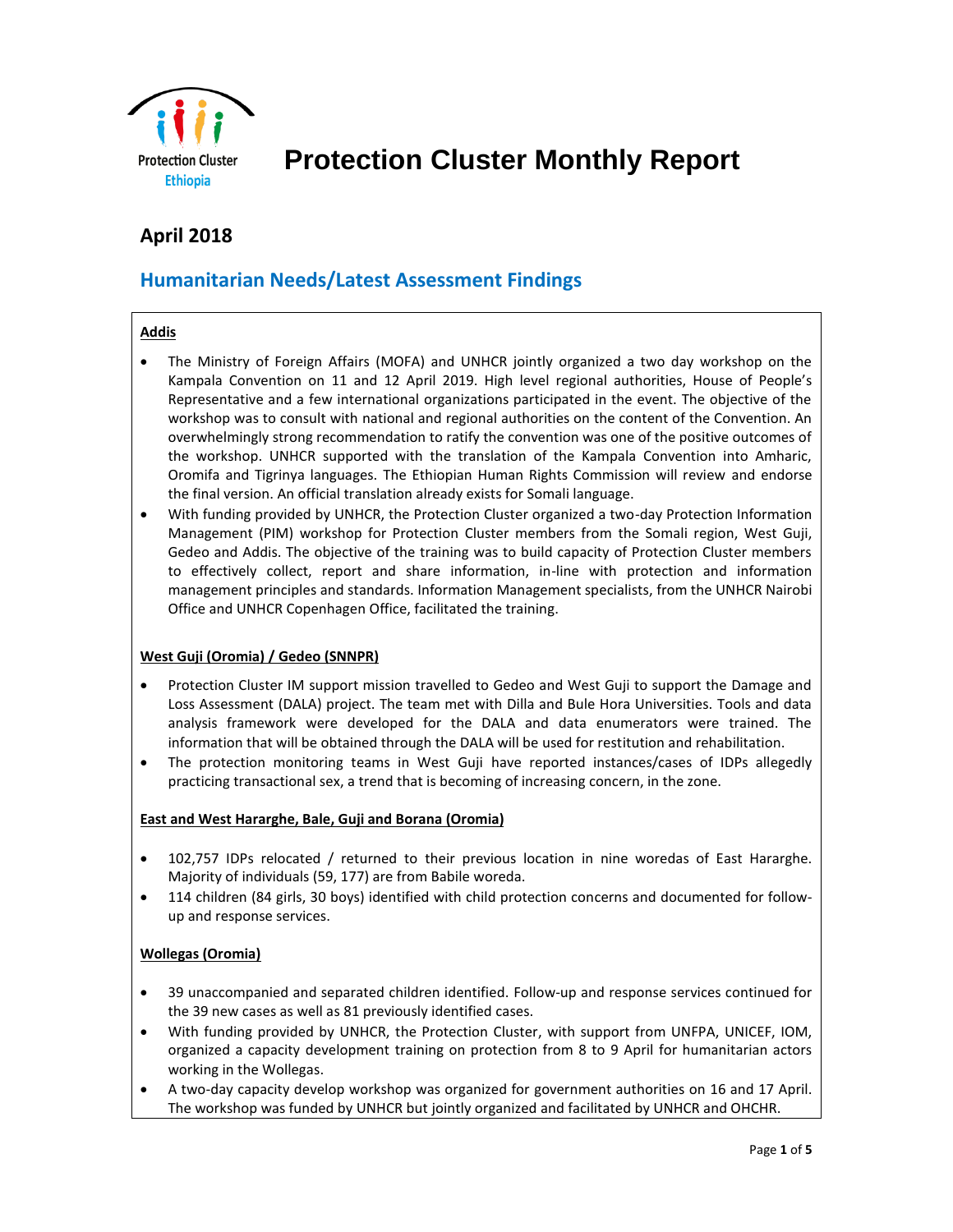- UNHCR is in process to complete two partnerships with two NGOs, SCI and WV to undertake protection assessments in East and West Wollega. Meanwhile, the Protection Cluster has developed a simplified protection monitoring tool that has been piloted in West Wollega for the purpose of developing the first IDP site/woreda protection profile.
- SMS team visited the IDP sites in Haro Limu Woreda, Haro Town, on 16th and 17th of April 2019, to follow-up on SMS activities that were previously started at Bufata Tiyara Collective Site in Haro Town and discuss with woreda authorities about continuation of SMS activities. The team met the woreda level Disaster Risk Management Office and IDP committee.

#### **Somali Region**

- The minutes of the Somali Region Durable Solutions Working Group (SRDSWG) meeting held on 13 April report stated that "an overwhelming number of Dawa IDPs returned to their place of origin and homes and another large number of Fafan IDPs returned to their places of origin and a small number in Sitti zone. The return plan is going well. There are other IDPs that are ready to return and need transportation; 2,700 HH in Dawa and 20,212 HH in Fafan zone."
- Based on the above, the SR humanitarian team needs to review the numbers of IDPs who require assistance in place of displacement.
- NRC's ICLA team conducted informal focus group discussions at Hartasheik IDP site in Fafan Zone, where it was determined that cost and overly complex administrative procedures are the biggest barriers to accessing national identity cards. IDPs in this region are being charged 450 ETB to access national identity documents, which is significantly more than some other displacement affected regions. Other barriers for IDPs include the requirement to have land title documents and/or obtain a guarantor.
- NRC's M&E team conducted an outcome survey in Fafan Zone (Awbare, Kebribayah, and Harshin) and Doollo Zone (Warder, Danot, and Galadi) between 27 March and 5 April 2019 focused on ICLA interventions. Results are currently being tabulated, but preliminary indications confirm that excessive fees and administrative requirements remain a significant barrier to access for IDPs.

## **Humanitarian Response**

#### **Wollegas (Oromia):**

- Capacity building training provided for protection partners from both East and West Wollega on protection, GBV and CP including how to mainstream into other sectors, PSEA, and GBV pocket guide
- UNFPA is deploying a SRH/GBV consultant to support on community engagement on GBV, and support coordination
- UNFPA is supporting the opening of a One-Stop centre in Nekemte teaching hospital for provision of integrated response services for GBV survivors.
- Service mapping and development of referral pathways are underway for CP and GBV service providers.
- UNICEF CPiE staff provided support for implementing partners at zone and woreda level to strengthen their case management work.
- Implementation of UNICEF PCA with World Vision started in five woredas of East and West Wollega. One Programme Coordinator and five social workers are recruited by World Vision. Site selection for child protection in emergency interventions is going on.

#### **Somali:**

- NRC has ongoing ICLA activities in the Somali region (Fafan, Erer, Doolo, Jarar, Liben, and Korehe Zones). These include the following:
	- $\circ$  Group Information Sessions with a thematic focus on access to legal identity documents. During this reporting period, a total of 148 individuals (65M, 83F) were reached.
	- $\circ$  Counselling and Legal Assistance with a thematic focus on access to legal identity documents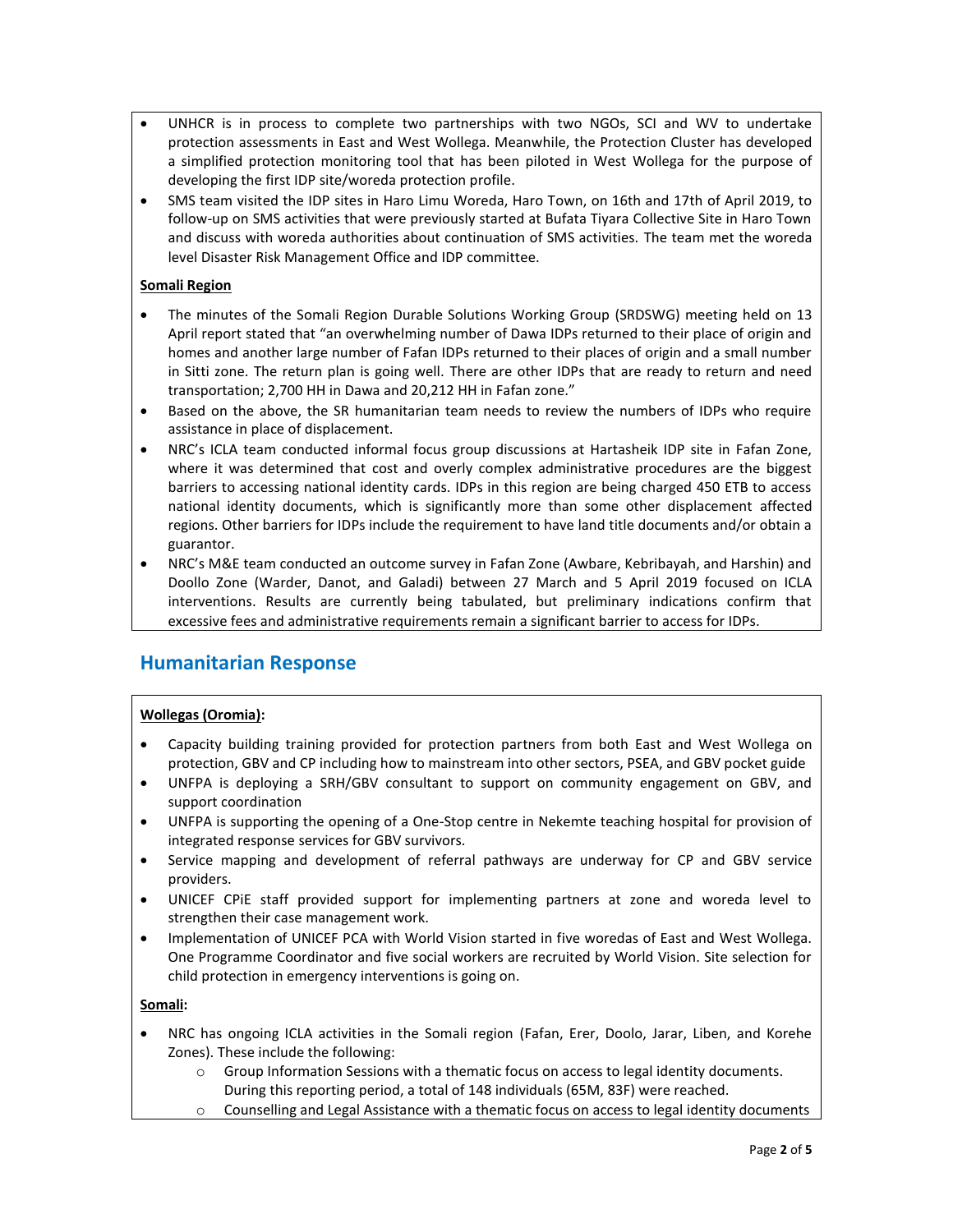and referrals for issues that fall outside of NRC's ICLA mandate. During this reporting period, a total of 20 individuals (10M, 10F) received counselling and/or legal assistance services.

o Capacity building workshops for duty bearers are ongoing, however none were completed during this reporting period.

#### **Addis:**

l

- A one day workshop was organized to launch the HLP Working Group on 28 March 2019. It has been decided to establish the Working Group at Federal level. Other priority locations will be looked at in due course. The Working Group will be co-chaired by NRC and UNHCR. A half-day session with HLP WG members in Addis was held on 15 April to finalize the TOR and work plan.
- The Protection Cluster has been informed that the government body that is in charge of managing CSOs is going through an exercise to develop guideline on the implementation of the recently passed CSO proclamation that revised the content of the previous CSO proclamation 2009. This guideline is expected to explain how the Proclamation affects implementation of protection activities.

#### **West Guji (Oromia):**

- 3,257 (1,088M, 2,169F) returnees, IDPs and host communities were addressed through community mobilization in both zones on SRH and GBV.
- Service mapping and SGBV referral pathway establishment is finalized in all woredas of west Guji zone. Response actors were sensitized on referral pathway and GBV guiding principles
- Post Rape treatment kit are provided to seven health facilities in West Guji zone
- UNFPA assisted West Guji Zone women and children affairs office in establishment of GBV response committee at zone level which is chaired by the zone court president. UNFPA assisted in setting responsibilities of each agencies.
- Fifteen children (9 F, 6 M) supported through family tracing and re-unification and 92 children (42 girls, 50 boys) are receiving alternative care supports. 1Parenting sessions organized for 290 (181 women, 109 men) potential foster parents. Training on psycho-social support services provided for 46 frontline workers (13 F, 33 M) with technical support by UNICEF. UNICEF's Programme Cooperation Agreement (PCA) with Imagine One Day extended for two months until end of May 2019. A new PCA is also underdevelopment to continue child protection in emergency interventions in six woredas and 12 sites of West Guji zone.
- Implementation of new PCA with Plan International started in West Guji. Four woredas and eight sites (Banko Baya & Bilida Kojowa sites from Kercha woreda, Chorso Golja and Dimtu Badiya sites from Hambela Wamena woreda, Bariti and Kersa sites from Gelana woreda; and Darsa Sake and Birbisa Chabi sites from Birbisa Kojowa woreda) are selected. Recruitment of frontline workers is going on by the implementing partner.
- In West Guji, NRC's ICLA team is working closely with shelter actors to provide advice on HLP issues. NRC's ICLA team is currently finalizing due diligence tools and has completed site assessments for six kebeles in Kochere woreda in order to assess HLP risks prior to initiating shelter interventions.

#### **East and West Hararghe, Bale, Guji and Borana (Oromia)**

 16 children (7 F, 9 M) referred to basic social services; 8 children (6 F, 6 M) reunified with their families; 102 children (43 F, 59 M) accessed child friendly spaces; 418 children (207 F, 211 M) received basic (non-specialized) individual support by social worker; 487 community members (267 F, 220 M) participated in awareness raising activities on child protection in the month of April 2019 (data is as of 17 April 2019).

<sup>&</sup>lt;sup>1</sup> Response service provided for newly identified cases and cases identified in the previous month/s.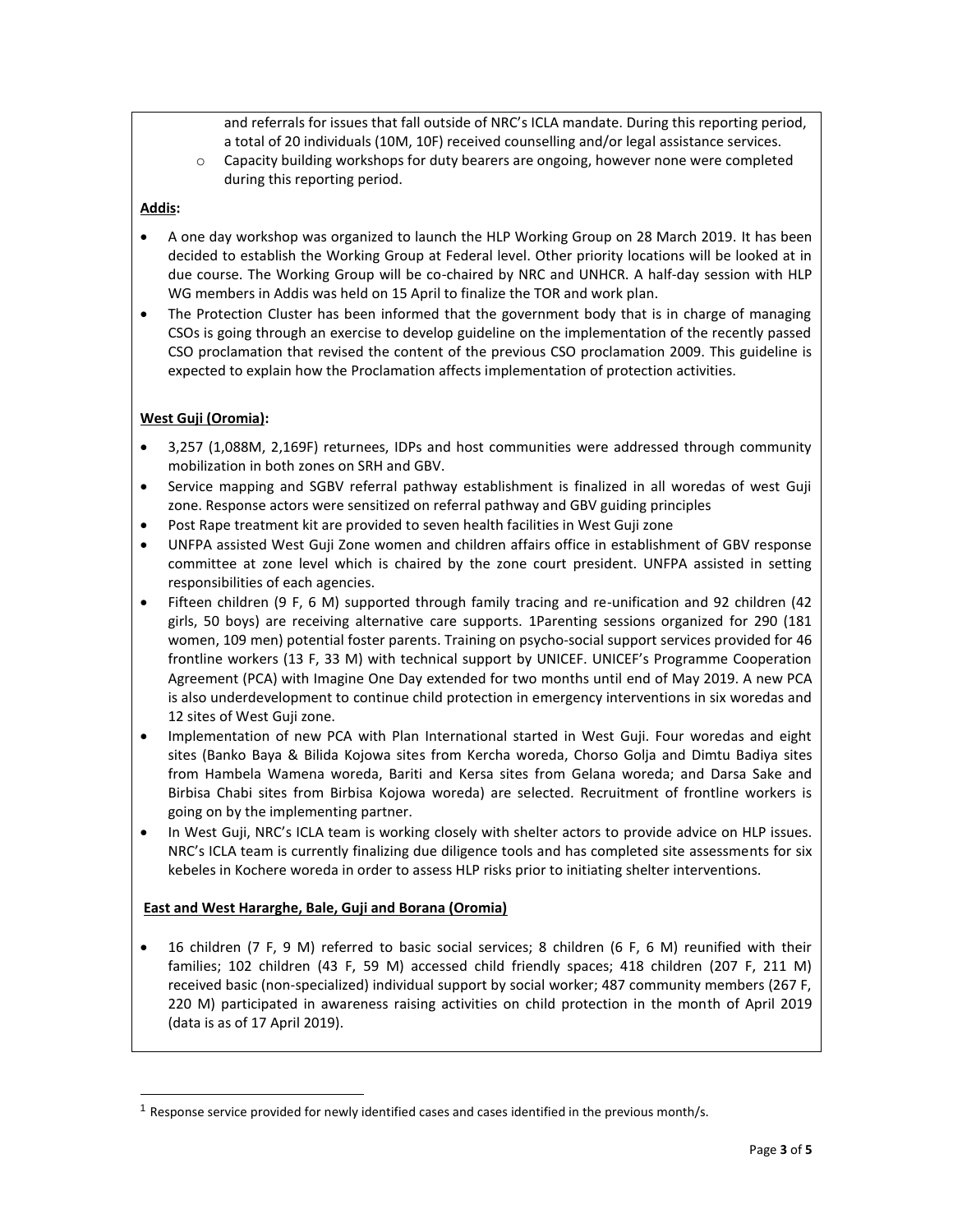#### **Gedeo**

• Identification, registration and verification, assessment, care plan and referral of UASC's are ongoing in Gedeb and Kochere woredas. The number of UASC/OVC registered to date reached to 3,106 (1425 girls, 1681 boys) in both ZOWCA and Plan International caseload. Best Interest Assessments (BIAs) have been completed for 1377 children and youth.

### **Inter-Cluster Issues**

#### **East and West Hararghe, Bale, Guji and Borana (Oromia):** Food

 A shortage of food and basic services is reported in many of the CPiE intervention sites in which negatively impacts the emergency child protection interventions.

#### **Somali Region:** Livelihoods

 ICLA's specialized protection programme frequently encounters issues related to livelihoods and food security in the Somali region, and would propose inter-cluster meetings, with LFS to discuss referrals.

#### **West Guji:** Health

 MCMDO has stopped providing the health service in Kercha woreda and Era kiltu kebele and therefore the critical health need of the community in the two areas remain unaddressed.

### **Advocacy Messages**

- The EHF First Standard Allocation for 2019 with only 1 million allocated to the Protection Cluster, which includes Site Management Support (SMS) activities, is grossly inadequate to address the needs. The Allocation document states that Objective 2 (Protection services for affected communities) is a priority, however the low allocation to the Protection cluster, clearly does not uphold protection as a priority.
- The Protection Cluster requests the EHCT to review the allocation decision as the needs of the Protection Cluster, which include (Child Protection, SGBV, Housing/Land/Property, General Protection, Site Management Support) are ever increasing. As a result of the allocation, each of these thematic sectors will receive 200,000 USD each, which again, is grossly inadequate.

## **Gaps and Constraints**

#### **Somali Region**

- Lack of Information Management capacity in the SR protection cluster. The cluster requests that a standby partner be requested from any of the regular roster partners to address this critical need.
- The cluster would like to have at least one local organization undertaking protection activities in each of the 11 zones for sustainability (as INGOs pull out). However, funding for such organisations is difficult to come by, with even EHF funding requires significant qualification activities. Training in this from EHF for these organisations would be welcome.
- There remain significant unmet legal identity needs due to the number of IDPs, the lack of administrative structures, and the distances between IDP sites and urban centres.